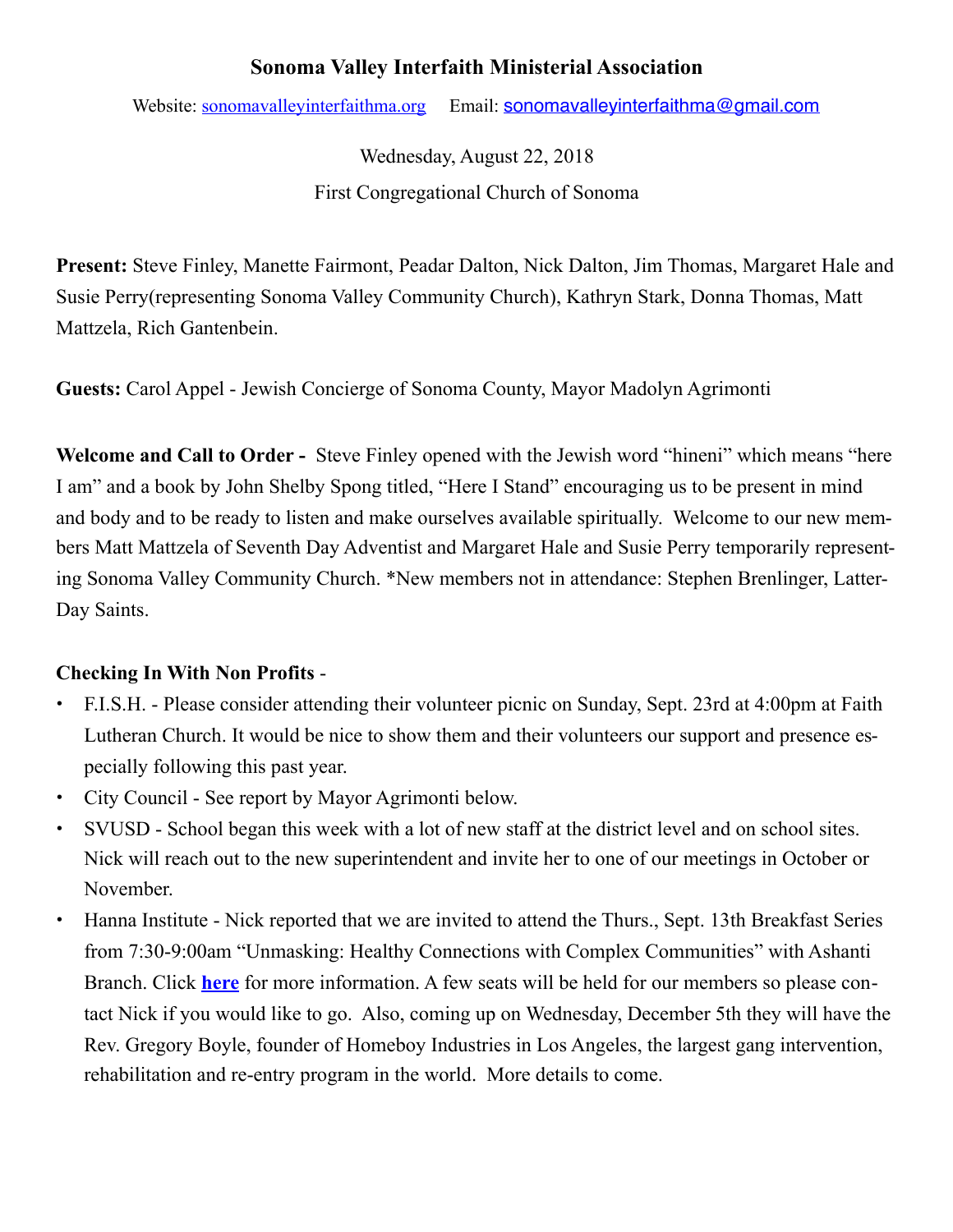## **Guest Speakers -**

- **Carol Appel**, the Jewish Concierge for Sonoma County works on behalf of area congregations in outreach and collaboration with community volunteer projects. Habitat for Humanity has three days available for volunteers in our regional congregations to build townhouses in West Santa Rosa. These dates are: September 30, October 7, and October 28. Volunteers are being fed and no skills are required, there is work for everyone. If you or your community would like to help on one of these days please contact Carol at  $\frac{card(a) s f(c) \cdot c g}{c}$  or by phone at 415-847-2992 (mobile) or 415-512-6217 (office). Fire rebuilds are not ready yet but the current needs of Habitat for Humanity are pressing and ongoing. If your community would like information on Faith Builds for Habitat for Humanity please contact David Irvine, Faith Relations Liaison, at *d.irvine*@habitatsoco.org.
- **Mayor Madolyn Agrimonti** added that Habitat for Humanity will be coming to South Sonoma County. She also noted the Sonoma Wildfire Cottage Initiative will be under way soon. Medtronic in Santa Rosa is donating the land and \$100,000 for 8-10 temporary cottages for fire victims. See the article [here](https://globenewswire.com/news-release/2018/06/06/1517946/0/en/HABITAT-FOR-HUMANITY-OF-SONOMA-COUNTYLAUNCHES-SONOMA-WILDFIRE-COTTAGE-INITIATIVE.html).
- The mayor also reported on city information and that county funds of \$250,000 are set aside for a task force to do a gaps analysis in Sonoma to determine needs for things like transportation, housing and shelters and any other needs. The task force is already familiar with many of the City's needs so they may not be using all of the funds. One area to look at will be transportation by means of a free local shuttle, similar to Cotati and Sebastopol, that is desired here in town and to Glen Ellen for visitors and locals who don't have trasportation. The mayor expressed her concern for our city to get our fair share of county funds and services. She is hoping the task force will bring our community needs to light.
- The city is hoping to get more businesses using compostables by next year. There is the proposal to put in a water dispenser in the plaza to encourage refillable water bottle use.
- A recent study on water rate structure showed that the tier system is not effective in encouraging water conservation and water agencies need to find new ways of encouraging conservation. Read more about it [here.](https://www.sonomacity.org/workshop-4-water-rate-structure-draft-study-and-proposed-rates-workshop/)
- The 48 unit Altamira affordable housing complex on Broadway across from Train Town was approved. Read more [here.](https://www.sonomacity.org/altamira-apartments/)
- The council will delay the vote on the cannabis dispensing until November 2020, mostly due to concerns over strict policies such as allowing an unlimited number of dispensaries. The mayor noted that at this time there is some free delivery of medicinal cannabis available for those in need who don't have transportation. Read about it [here.](https://www.pressdemocrat.com/news/8560438-181/sonoma-pushes-public-vote-on)
- The city will be contracting the services of non-profit groups to manage Recreation and Community Services. See [here](https://www.sonomacity.org/departments/recreation/) for more information.